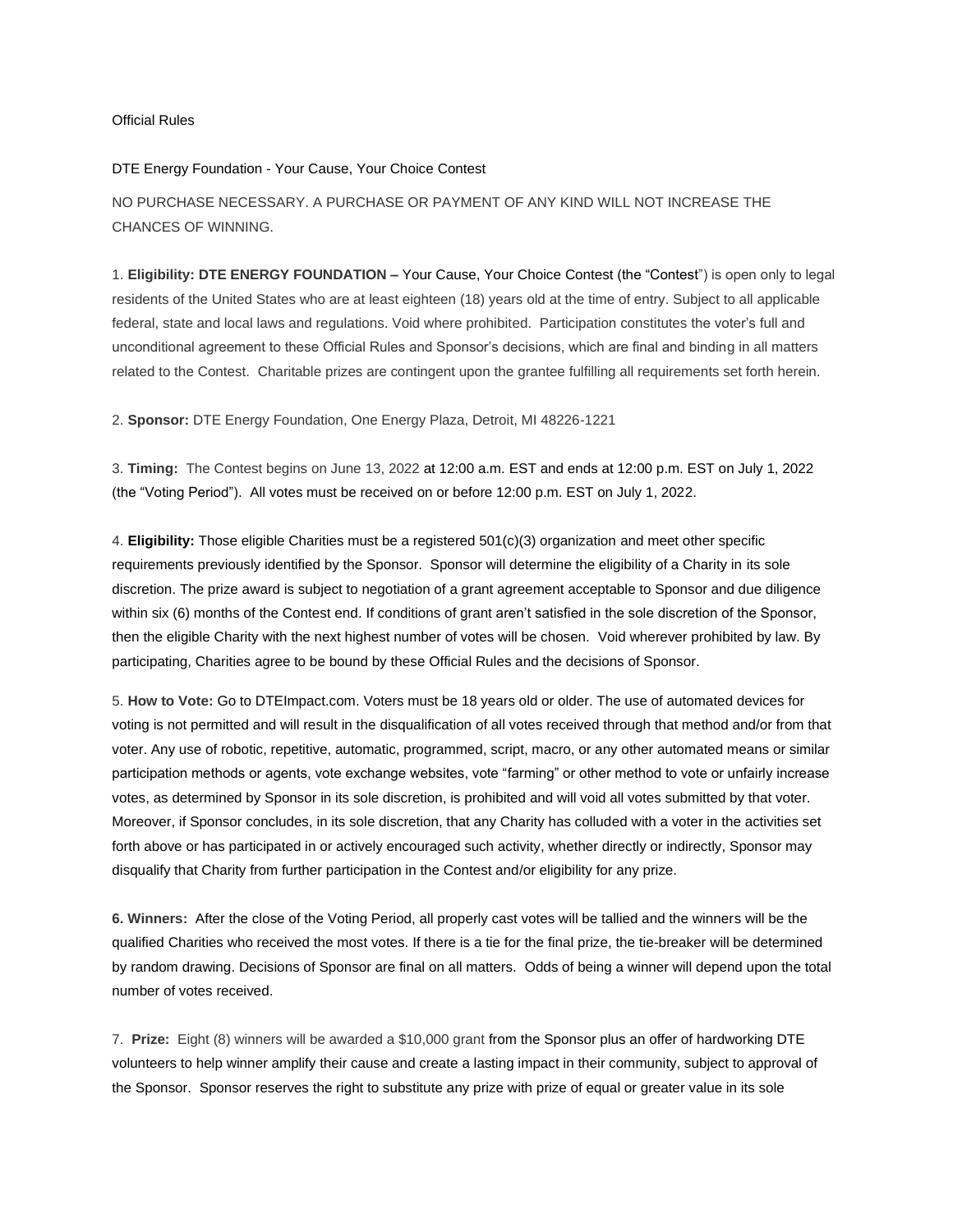discretion. No substitution or transfer/assignment of prize by winners permitted. Subject to all terms, conditions and restrictions imposed by Sponsor.

8. **Release:** By submitting an entry, each Charity agrees to release and hold harmless Sponsor, and its respective subsidiaries, affiliates, suppliers, distributors, advertising/promotion agencies, and prize suppliers, and each of their respective parent companies and each such company's officers, directors, employees and agents (collectively, the "Released Parties") from and against any claim or cause of action, arising out of participation in the Contest.

9. **Publicity:** Except where prohibited, participation in the Contest constitutes winner's consent to Sponsor's and its agents use of winner's name, likeness, photograph, voice, opinions and/or hometown and state for promotional purposes in any media, worldwide, without further payment or consideration.

10. **General Conditions:** Sponsor reserves the right to cancel or modify the Contest if fraud, technical failures, illicit activity, general conditions, or any other factor beyond Sponsor's reasonable control impairs the integrity of the Contest, as determined by Sponsor in its sole discretion. Sponsor reserves the right in its sole discretion to disqualify any individual it finds to be tampering with the entry process or the operation of the Contest or to be acting in violation of these Official Rules or those of any other promotion or in an unsportsmanlike or disruptive manner. Any attempt by any person to deliberately undermine the legitimate operation of the Contest may be a violation of criminal and civil law, and, should such an attempt be made, Sponsor reserves the right to seek damages from any such person to the fullest extent permitted by law. Sponsor's failure to enforce any term of these Official Rules shall not constitute a waiver of that provision.

11. **Limitations of Liability:** The Sponsor is not responsible for: (1) any incorrect or inaccurate information, whether caused by entrants, printing errors or by any of the equipment or programming associated with or utilized in the Contest; (2) technical failures of any kind, including, but not limited to malfunctions, interruptions, or disconnections in phone lines or network hardware or software; (3) unauthorized human intervention in any part of the entry process or the Contest; (4) technical or human error which may occur in the administration of the Contest or the processing of entries; (5) late, lost, undeliverable, damaged or stolen mail; or (6) any injury or damage which may be caused, directly or indirectly, in whole or in part, from entrant's participation in the Contest or receipt or use or misuse of any prize. Contest, provided that if it is not possible to award another entry due to discontinuance of the Contest, or any part of it, for any reason, Sponsor, at its discretion, may elect to hold a random drawing from among all eligible Charities for any or all of the prizes offered herein. No more than the stated number of prizes will be awarded.

12. **Disputes:** Except where prohibited, Charities and voters agree that: (1) any and all disputes, claims and causes of action arising out of or connected with this Contest or any prize awarded shall be resolved individually, without resort to any form of class action, and exclusively by the United States District Court for the Eastern District of Michigan (Southern Division) or the appropriate Michigan State Court located in Oakland County, Michigan; (2) any and all claims, judgments and awards shall be limited to actual out-of-pocket costs incurred, including costs associated with entering this Contest, but in no event attorneys' fees; and (3) under no circumstances will Charities or voters be permitted to obtain awards for, and entrant hereby waives all rights to claim, indirect, punitive, incidental and consequential damages and any other damages, other than for actual out-of-pocket expenses, and any and all rights to have damages multiplied or otherwise increased. All issues and questions concerning the construction,